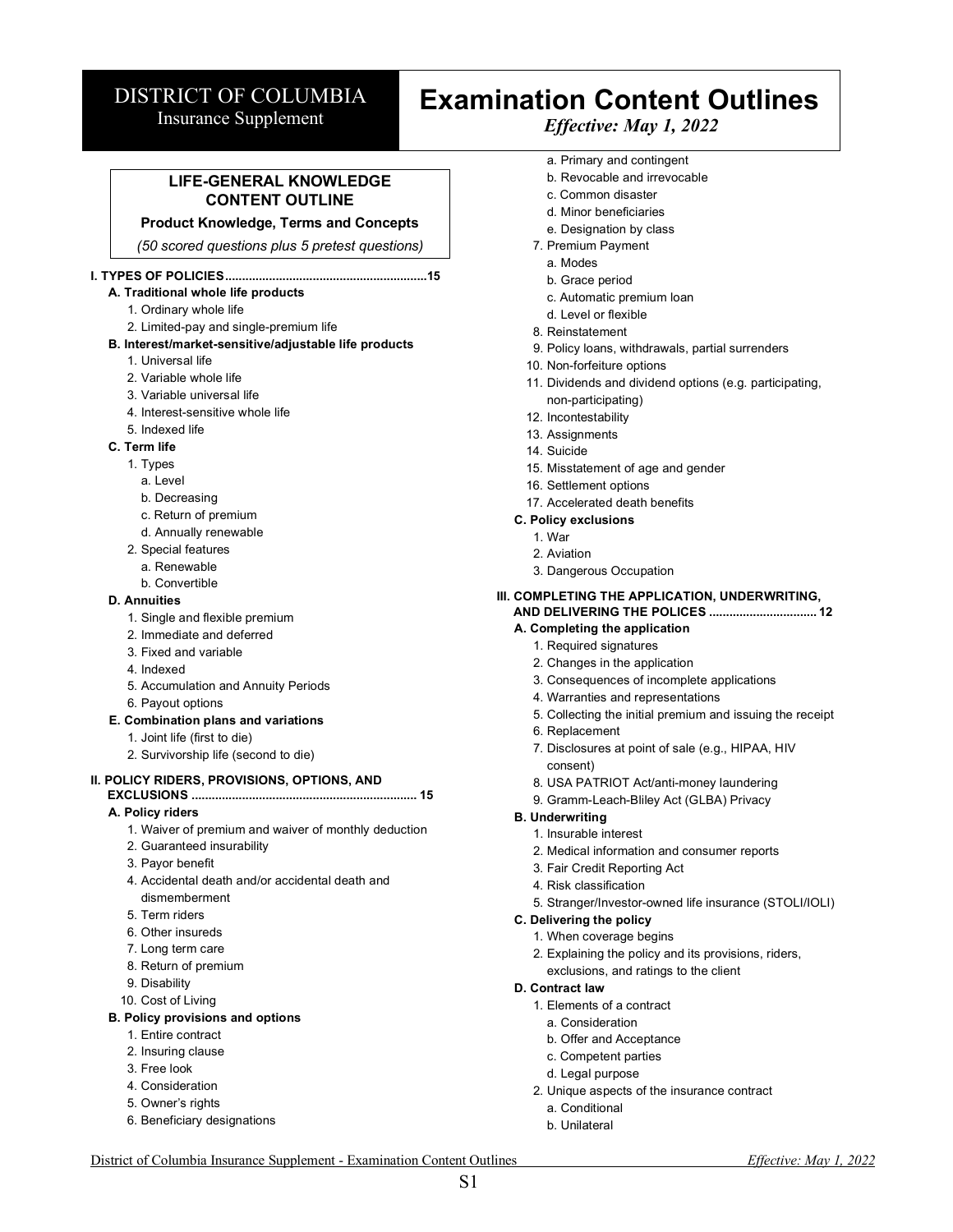- c. Adhesion
- d. Aleatory

#### **IV. RETIREMENT AND OTHER INSURANCE CONCEPTS...8**

**A. Third-party ownership** 

# **B. Life Settlements**

#### **C. Group life insurance**

- 1. Conversion privilege
- 2. Contributory vs. noncontributory

#### **D. Retirement plans**

- 1. Qualified plans
- 2. Nonqualified plans
- **E. Life insurance needs analysis/suitability**
	- 1. Personal insurance needs
	- 2. Business insurance needs
		- a. Key person
		- b. Buy sell
- **F. Social Security benefits**
- **G. Tax treatment of insurance premiums, proceeds, and dividends**
	- 1. Individual life
	- 2. Group life
	- 3. Modified Endowment Contracts (MECs)

# **LIFE DISTRICT OF COLUMBIA SPECIFIC CONTENT OUTLINE**

#### **State Laws, Rules, and Regulations**

*(30 scored questions plus 5 pretest questions)*

#### **I. DISTRICT OF COLUMBIA LAWS, RULES, AND REGULATIONS COMMON TO LIFE, ACCIDENT AND HEALTH, PROPERTY, AND CASUALTY INSURANCE .....................................................................20**

*Ref: All references are to Title 31 unless otherwise noted*

#### **A. Commissioner of Insurance, Securities and**

#### **Banking**

- 1. Broad Powers & Duties *Ref: 104, 202*
- 2. Examination of Records *Ref: 1402*
- 3. Notice of Hearings *Ref: 233, 2231.23, 4305; 26-A DCMR 100*
- **B. General Insurance Definitions**

# 1. Domestic, Foreign, Alien

- *Ref: 601, 4202, 4446, 4501, 4502; 26-A DCMR 1001*
- 2. Stock & Mutual Companies *Ref: 601, 4416, 4417, 4419*
- 3. Certificate of Authority *Ref: 4304-05, 4403*

# **C. Licensing Requirements**

- 1. Producer
	- *Ref: 1131.01-.19*
- 2. License denial, nonrenewal, suspension or revocation *Ref: 1131.12*
- 3. Appointments
- *Ref: 1131.14*
- 4. Commissions *Ref: 1131.13*
- 5. Reporting of actions *Ref: 1131.17* 6. License Renewal
- *Ref: 1131.07a ̶.07b*
- **D. Unfair Trade Practices**
- 1. False Advertising
- *Ref: 2231.04; 26-A DCMR 211, 299*
- 2. Rebating *Ref: 2231.12*
- 3. Misrepresentation
- *Ref: 2231.19*
- 4. Defamation *Ref: 2231.05*
- 5. Discrimination
- *Ref: 2231.11, 13*
- 6. Twisting
- *Ref: 2231.21*
- 7. Penalties
	- *Ref: 2231.22, 1131.12*
- 8. Claims
- *Ref: 2231.17* **E. Fiduciary Capacity of Licensee** *Ref: 4329*
- **F. AIDS Law**
- *Ref: 1601 ̶1607* **G. Insurance Guaranty Associations**
	- *Ref: 5401, 5501*
- **II. DISTICT OF COLUMBIA LAWS, RULES, AND REGULATIONS PERTINENT TO LIFE INSURANCE ONLY ......................................................... 10**

#### **A. Required Provisions**

- 1. Grace Period *Ref: 4703 (a)(2)(A)*
- 2. Reinstatement
- *Ref: 4703 (a)(10)*

#### **B. Other Provisions**

- 1. Policy Loan
	- *Ref: 4703(6)(A)(i); 4705*
- 2. Benefits Protected from Creditors *Ref: 4716(a), 4717, 4719*
- **C. Group Life** 1. Termination Rights
	- *Ref: 4711*
- **D. Annuities**
	- 1. Variable Annuities *Ref: 26-A DCMR 1004, 4705*
- **E. Variable Life** 
	- *Ref: 26-A DCMR 2700-2732*
- **F. Credit Life** *Ref: 5101*
- **G. Standard Nonforfeiture Law** *Ref: 4705.01, .02*

District of Columbia Insurance Supplement - Examination Content Outlines *Effective: May 1, 2022*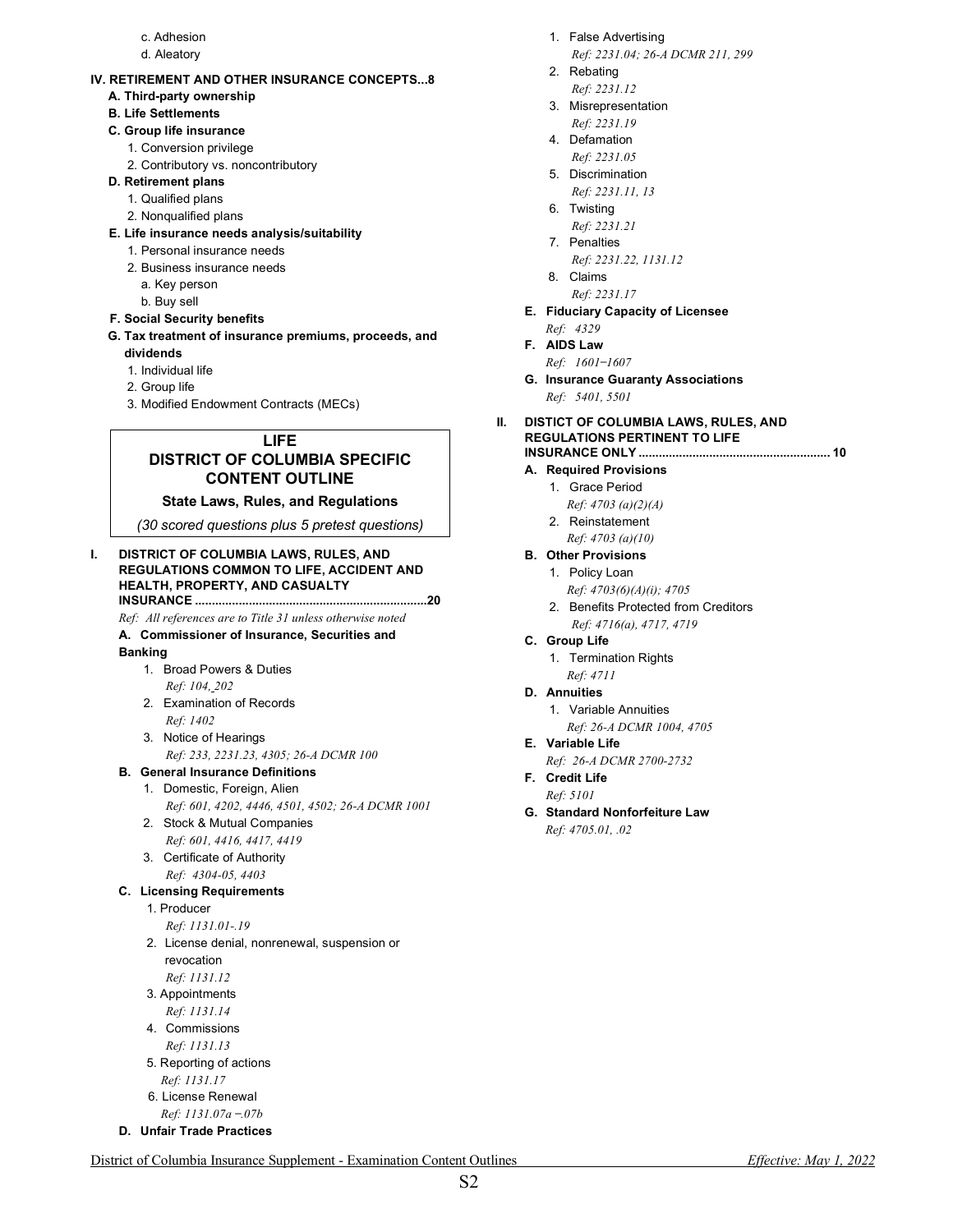# **ACCIDENT & HEALTH – GENERAL KNOWLEDGE CONTENT OUTLINE**

**Product Knowledge, Terms, and Concepts**

*(50 scored questions plus 5 pretest questions)*

#### **I. TYPES OF POLICIES............................................................16**

- **A. Disability income**  1. Individual disability income policy
	- 2. Business overhead expense policy
	- 3. Business disability buyout policy
	- 4. Group disability income policy
	- 5. Key employee policy
- **B. Accidental death and dismemberment**

#### **C. Medical expense insurance**

- 1. Basic hospital, medical, and surgical policies
- 2. Major medical policies
- 3. Health Maintenance Organizations (HMOs)
- 4. Preferred Provider Organizations (PPOs)
- 5. Point of Service (POS) plans
- 6. Flexible Spending Accounts (FSAs)
- 7. High Deductible Health Plans (HDHPs) and related Health Savings Accounts (HSAs)
- 8. Health Reimbursement Accounts (HRAs)

#### **D. Medicare supplement policies**

#### **E. Group insurance**

- 1. Differences between individual and group contracts
- 2. General characteristics
- 3. COBRA

#### **F. Individual/Group Long Term Care (LTC)**

- 1. Eligibility
- 2. Levels of care
- **G. Other policies**
	- 1. Dental
	- 2. Vision
	- 3. Cancer
	- 4. Critical illness or specified disease
	- 5. Worksite (employer-sponsored)
	- 6. Hospital indemnity
	- 7. Short-term medical
	- 8. Accident

# **II. POLICY PROVISIONS, CLAUSES, AND RIDERS.............15**

- **A. Mandatory and optional provisions** 
	- 1. Entire contract
	- 2. Time limit on certain defenses (incontestable)
	- 3. Grace period
	- 4. Reinstatement
	- 5. Notice of claim
	- 6. Claim forms
	- 7. Proof of loss
	- 8. Time of payment of claims
	- 9. Payment of claims
	- 10. Physical examination and autopsy
	- 11. Legal actions
	- 12. Change of beneficiary
	- 13. Misstatement of age or gender
	- 14. Change of occupation
	- 15. Illegal occupation

#### 16. Relation of earning to insurance

- **B. Other provisions and clauses** 
	- 1. Insuring clause
	- 2. Free look
	- 3. Consideration clause
	- 4. Probationary period
	- 5. Elimination period
- 6. Waiver of premium
- 7. Exclusions and limitations
- 8. Preexisting conditions
- 9. Coinsurance
- 10. Deductibles
- 11. Eligible expenses
- 12. Copayments
- 13. Pre-authorizations and prior approval requirements
- 14. Usual, reasonable, and customary (URC) charges
- 15. Lifetime, annual, or per cause maximum benefit limits
- **C. Riders** 
	- 1. Impairment/exclusions
	- 2. Guaranteed insurability
	- 3. Future increase option
- **D. Rights of renewability**

# 1. Noncancelable

- 2. Cancelable
- 
- 3. Guaranteed renewable
- **III. SOCIAL INSURANCE......................................................... 6 A. Medicare (Parts A, B, C, D)**
	- **B. Medicaid**
	- **C. Social Security benefits**
- **IV. OTHER INSURANCE CONCEPTS.................................... 5**
	- **A. Total, partial, recurrent and residual disability**
	- **B. Owner's rights**
	- **C. Dependent children benefits**
	- **D. Primary and contingent beneficiaries**
	- **E. Modes of premium payments**
	- **F. Nonduplication and coordination of benefits (e.g., primary vs. excess)**
	- **G. Occupational vs. non-occupational**
	- **H. Tax treatment of premiums and proceeds of insurance contracts (e.g., disability income and medical expenses, etc.)**
	- **I. Managed care**
	- **J. Workers Compensation**
	- **K. Subrogation**

**E. Policy delivery** 

**G. Replacement H. Contract law** 

> 1. Elements of a contract 2. Insurable interest

a. Conditional b. Unilateral c. Adhesion d. Aleatory

3. Warranties and representations 4. Unique aspects of the insurance contract

District of Columbia Insurance Supplement - Examination Content Outlines *Effective: May 1, 2022* S3

- **V. FIELD UNDERWRITING PROCEDURES .......................... 8**
	- **A. Completing the application**
	- **B. Explaining sources of insurability and HIPAA privacy information (e.g., MIB Report, Fair Credit Reporting Act, etc.)**
	- **C. Initial premium payment and receipt and consequences of the receipt (e.g., medical examination, etc.)**
	- **D. Submitting application (and initial premium if collected) to company for underwriting**

**F. Explaining policy and its provisions, riders, exclusions, and ratings to clients**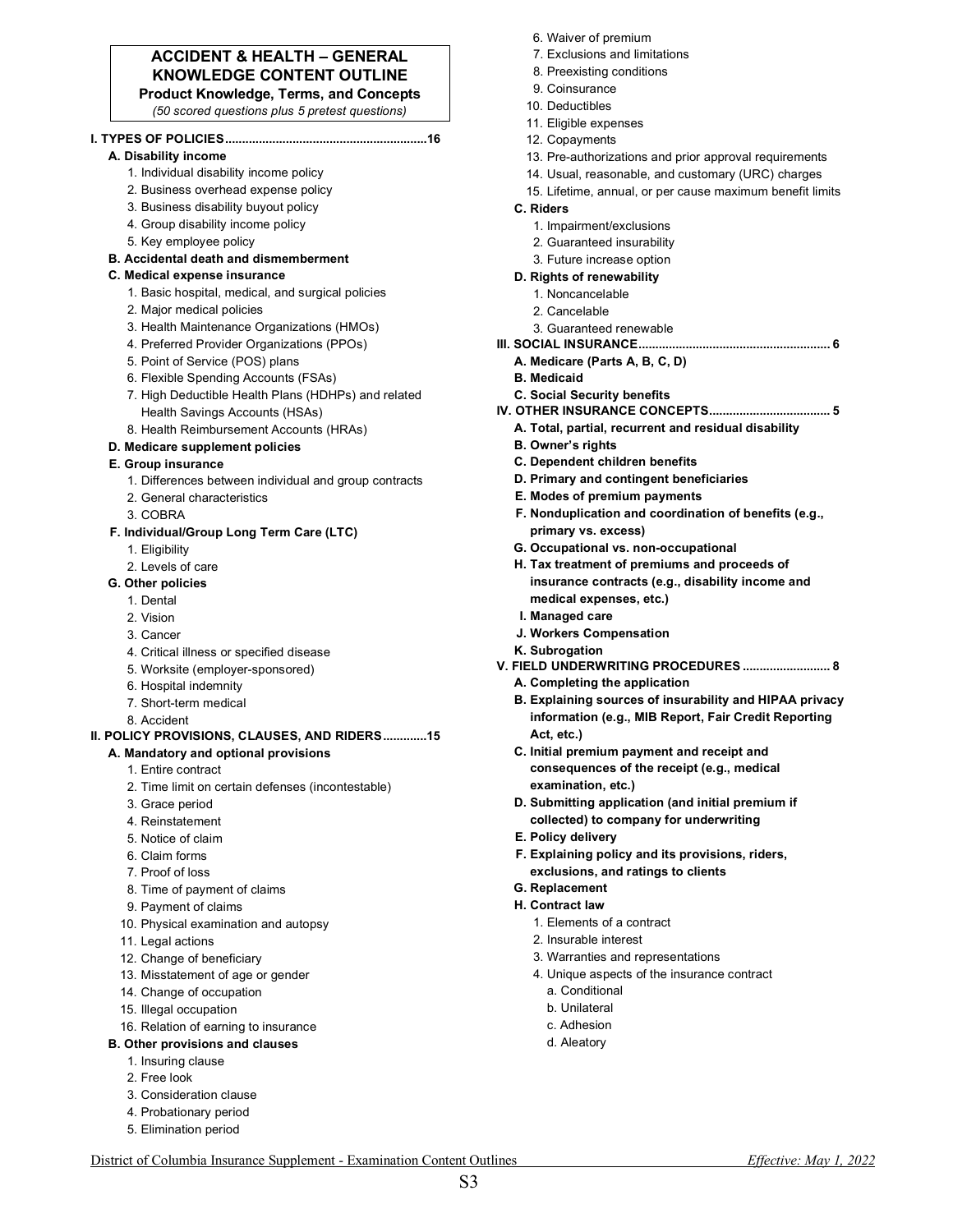# **ACCIDENT AND HEALTH DISTRICT OF COLUMBIA SPECIFIC CONTENT OUTLINE**

#### **State Laws, Rules, and Regulations**

*(25 scored questions plus 5 pretest questions)*

#### **I. DISTRICT OF COLUMBIA LAWS, RULES, AND REGULATIONS COMMON TO LIFE, ACCIDENT AND HEALTH, PROPERTY, AND CASUALTY INSURANCE .....................................................................20**

*Ref: All references are to Title 31 unless otherwise noted*

**A. Commissioner of Insurance, Securities and** 

#### **Banking**

- 1. Broad Powers & Duties *Ref: 104, 202*
- 2. Examination of Records *Ref: 1402*
- 3. Notice of Hearings *Ref: 233, 2231.23, 4305; 26-A DCMR 100*

#### **B. General Insurance Definitions**

- 1. Domestic, Foreign, Alien *Ref: 601, 4202, 4446, 4501, 4502; 26-A DCMR 1001*
- 2. Stock & Mutual Companies *Ref: 601, 4416, 4417, 4419*
- 3. Certificate of Authority *Ref: 4304-05, 4403*

# **C. Licensing Requirements**

- 1. Producer *Ref: 1131.01-.19*
- 2. License denial, nonrenewal, suspension or revocation *Ref: 1131.12*
- 3. Appointments
- *Ref: 1131.14*
- 4. Commissions *Ref: 1131.13*
- 5. Reporting of actions *Ref: 1131.17*
- 6. License Renewal *Ref: 1131.07a ̶.07b*

#### **D. Unfair Trade Practices**

- 1. False Advertising *Ref: 2231.04; 26-A DCMR 211, 299*
- 2. Rebating
- *Ref: 2231.12*
- 3. Misrepresentation *Ref: 2231.03, 19*
- 4. Defamation *Ref: 2231.05*
- 5. Discrimination *Ref: 2231.11, .13*
- 6. Twisting
- *Ref: 2231.21* 7. Penalties
- *Ref: 2231.22, 1131.12*
- 8. Claims
	- *Ref: 2231.17*
- **E. Fiduciary Capacity of Licensee** *Ref: 4329*
- **F. AIDS Law** *Ref: 1601 ̶1607*
- **G. Insurance Guaranty Associations** *Ref: 5401, 5501*

#### **A. Required Coverages/Provisions**

- 1. Newborns
	- *Ref: 3801, 3802.01, 3803-05*
- 2. Cancellation *Ref: 4712 (c)(2)(H)*
- 3. Cancer Prevention *Ref: 2901 ̶2903, 2931, 2951 ̶2954, 2995.01 ̶.03*
- 4. Grace Period
	- *Ref: 4712 (1) (C) (i)*
- 5. Reinstatement
- *Ref: 4712 (1) (D) (i)*

# **B. Medicare Supplements**

- *Ref: 3701 thru 3710* 1. Disclosure Requirements *Ref: 3705*
- **C. Credit Accident and Health**
	- *Ref: 5101*

# **D. Long Term Care**

*Ref: 3601-3612*

District of Columbia Insurance Supplement - Examination Content Outlines *Effective: May 1, 2022*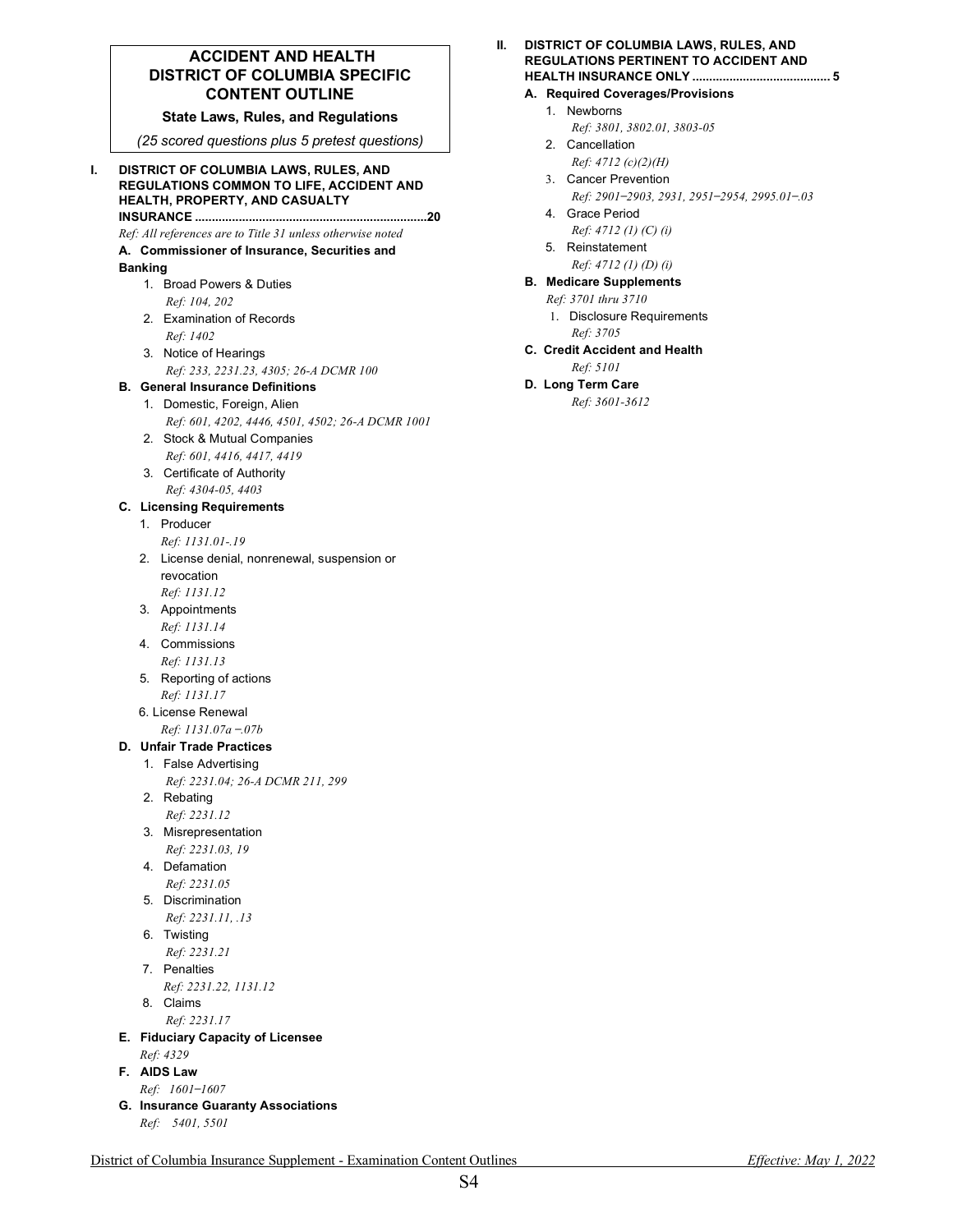### **PROPERTY – GENERAL KNOWLEDGE CONTENT OUTLINE**

#### **Product Knowledge, Terms, and Concepts**

*(50 scored questions plus 5 pretest questions)*

# **I. TYPES OF POLICIES............................................................22**

- **A. Homeowners** 
	- 1. HO-2 2. HO-3
	- 3. HO-4
	- 4. HO-5
	- 5. HO-6
	- 6. HO-8
- **B. Dwelling policies**
	- 1. DP-1
	- 2. DP-2
	- 3. DP-3
- **C. Commercial lines** 
	- 1. Commercial Package Policy (CPP)
	- 2. Commercial property
		- a. Commercial building and business personal property form
		- b. Causes of loss forms
		- c. Business income
		- d. Extra expense
		- e. Equipment breakdown
	- 3. Business Owners Policy (BOP)
	- 4. Builders Risk
	- 5. Cyber First-Party Coverage
- **D. Inland marine** 
	- 1. Personal Articles floaters
	- 2. Commercial Property floaters
- **E. National Flood Insurance Program**
- **F. Others**
	- 1. Earthquake
	- 2. Mobile Homes
	- 3. Watercraft
	- 4. Farm Owners
	- 5. Windstorm

# **II. INSURANCE TERMS AND RELATED CONCEPTS ..........15**

- **A. Insurance** 
	- 1. Law of Large Numbers
- **B. Insurable interest**
- **C. Risk** 
	- 1. Pure vs. Speculative Risk
- **D. Hazard** 
	- 1. Moral
	- 2. Morale
	- 3. Physical
- **E. Peril**
- **F. Loss** 
	- 1. Direct
	- 2. Indirect
- **G. Loss Valuation**
	- 1. Actual cash value
	- 2. Replacement cost
	- 3. Market value
	- 4. Stated/agreed value
	- **5.** Salvage value
- **H. Proximate cause**
- **I. Deductible**
- **J. Indemnity**
- **K. Limits of liability**
- **L. Coinsurance/Insurance to value**
- **M. Occurrence**
- **N. Cancellation**
- **O. Nonrenewal**
- **P. Vacancy and unoccupancy**
- **Q. Liability** 
	- 1. Absolute
	- 2. Strict
	- 3. Vicarious
- **R. Negligence**
- **S. Binder**
- **T. Endorsements**
- **U. Blanket vs. Specific**
- **III. POLICY PROVISIONS AND CONTRACT LAW ............... 13**
	- **A. Declarations**
	- **B. Insuring agreement**
	- **C. Conditions**
	- **D. Exclusions**
	- **E. Definition of the insured**
	- **F. Duties of the insured**
	- **G. Obligations of the insurance company**
	- **H. Mortgagee rights**
	- **I. Proof of loss**
	- **J. Notice of claim**
	- **K. Appraisal**
	- **L. Other Insurance Provision**
	- **M. Subrogation**
	- **N. Elements of a contract**
	- **O. Warranties, representations, and concealment**
	- **P. Sources of underwriting information**
	- **Q. Fair Credit Reporting Act**
	- **R. Privacy Protection (Gramm Leach Bliley)**
	- **S. Policy Application**
	- **T. Terrorism Risk Insurance Act (TRIA)**
	- **U. Territory**

District of Columbia Insurance Supplement - Examination Content Outlines *Effective: May 1, 2022* S5

### **PROPERTY DISTRICT OF COLUMBIA SPECIFIC CONTENT OUTLINE**

**State Laws, Rules, and Regulations**

*(25 scored questions plus 5 pretest questions)*

- **I. DISTRICT OF COLUMBIA LAWS, RULES, AND REGULATIONS COMMON TO LIFE, ACCIDENT AND HEALTH, PROPERTY, AND CASUALTY INSURANCE…….. ........................................................... 20**
	- *Ref: All references are to Title 31 unless otherwise noted*

*Ref: 233, 2231.23, 4305; 26-A DCMR 100*

*Ref: 601, 4202, 4446, 4501, 4502; 26-A DCMR 1001*

#### **A. Commissioner of Insurance, Securities and Banking**

1. Broad Powers & Duties *Ref: 104, 202* 2. Examination of Records *Ref: 1402*  3. Notice of Hearings

1. Domestic, Foreign, Alien

2. Stock & Mutual Companies *Ref: 601, 4416, 4417, 4419* 3. Certificate of Authority *Ref: 4304-05, 4403*  **C. Licensing Requirements**

**B. Definitions**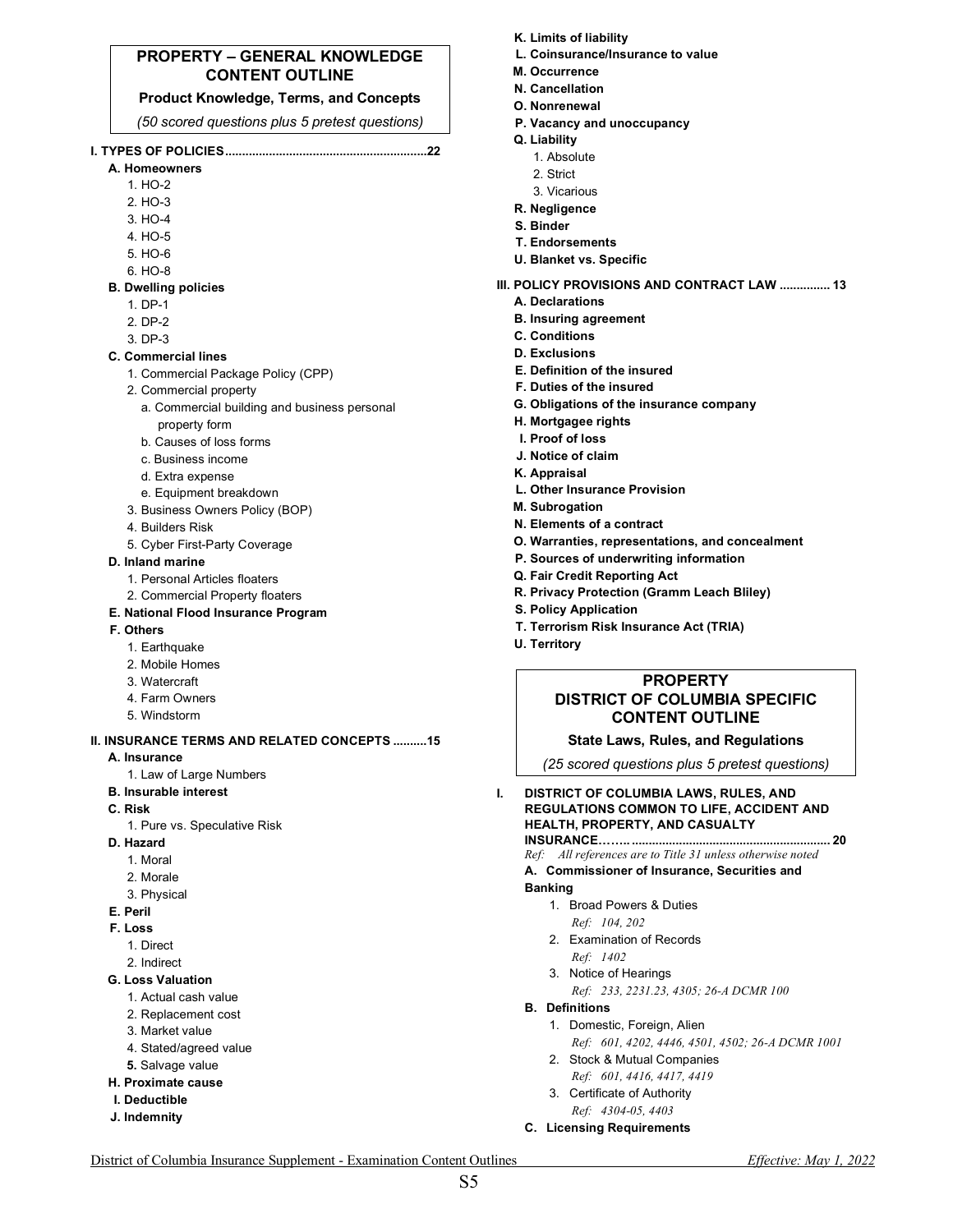- 1. Producer
- *Ref: 1131.01-.19*
- 2. License denial, nonrenewal, suspension or revocation *Ref: 1131.12*
- 3. Appointments
- *Ref: 1131.14* 4. Commissions
- *Ref: 1131.13*
- 5. Reporting of actions *Ref: 1131.17*
- 6. License Renewal
- *Ref: 1131.07a ̶.07b*

# **D. Unfair Trade Practices**

- 1. False Advertising *Ref: 2231.04; 26-A DCMR 211, 299*
- 2. Rebating
- *Ref: 2231.12*
- 3. Misrepresentation *Ref: 2231.05*
- 4. Defamation
- *Ref: 2231.05*
- 5. Discrimination
- *Ref: 2231.11, .13* 6. Twisting
- *Ref: 2231.21*
- 7. Penalties
- *Ref: 2231.22, 1131.12*
- 8. Claims *Ref: 2231.17, 26-A DCMR 5000*
- **E. Fiduciary Capacity of Licensee**

*Ref: 4329*

#### **F. Property and Liability Insurance Guaranty Association**

*Ref: 31-5502, 5503*

#### **II. DISTRICT OF COLUMBIA LAWS, RULES AND REGULATIONS PERTINENT TO PROPERTY AND CASUALTY INSURANCE ………………………………3**

- **A. Rate Regulation**
- *Ref: 2703 (a) (b)* **B. Surplus Lines Producers** *Ref: 2502.40*
- **C. Cancellation/ Nonrenewal** *Ref: 26-A DCMR 200.1, 300 thru 308, 1111, 2231.11*
- **III. DISTRICT OF COLUMBIA LAWS, RULES AND REGULATIONS PERTINENT TO PROPERTY INSURANCE ONLY .........................................................2**
	- **A. The Property Insurance Facility (DCIF)** *Ref: DCMR Chap. 1301, 1315-1317, 1320, 1399, 5003*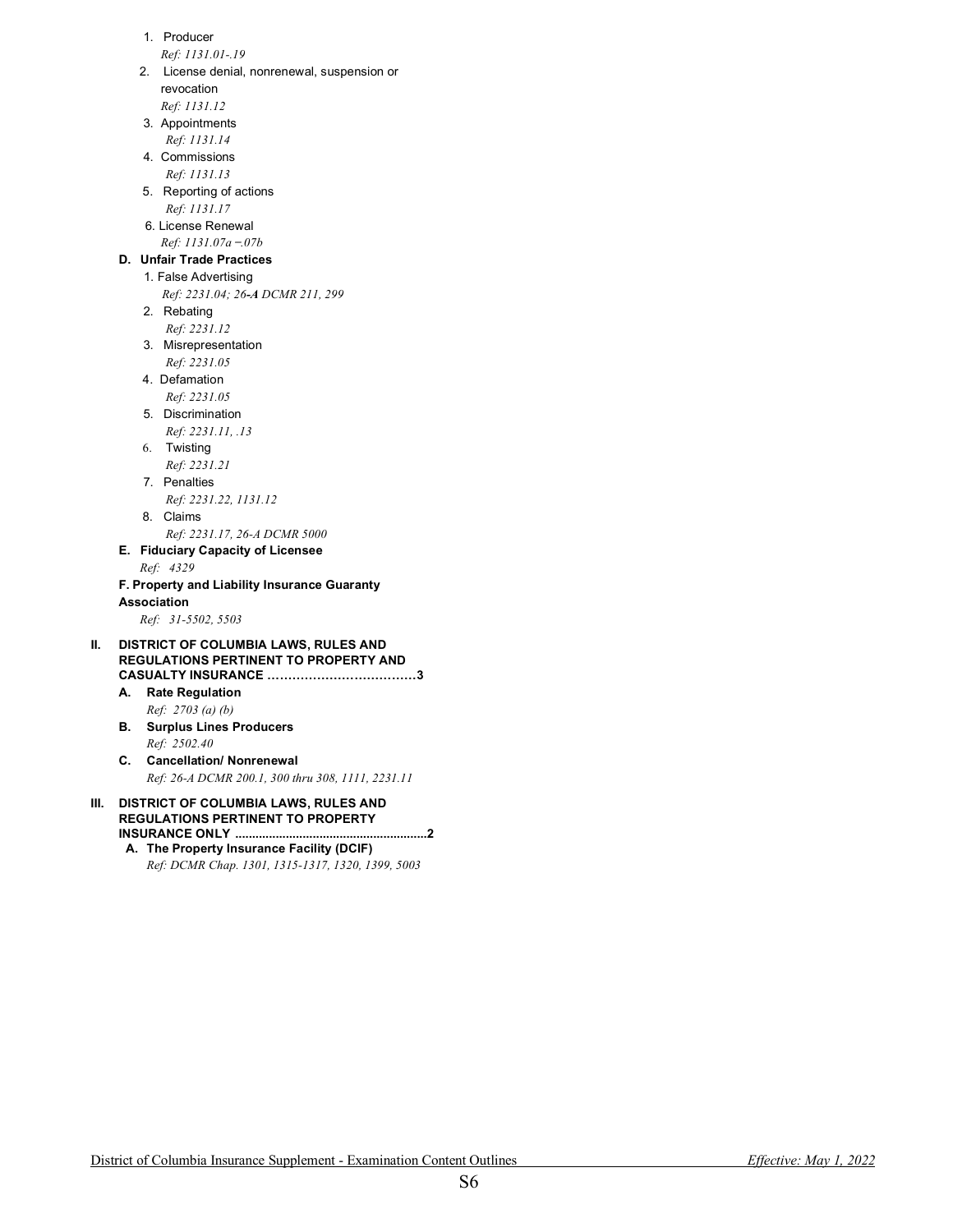# **CASUALTY – GENERAL KNOWLEDGE CONTENT OUTLINE**

#### **Product Knowledge, Terms, and Concepts**

*(50 scored questions plus 5 pretest questions)*

#### **I. TYPES OF POLICIES, BONDS, AND RELATED TERMS..23**

- **A. Commercial general liability** 
	- 1. Exposures
		- a. Premises and Operations
		- b. Products and Completed Operations
	- 2. Coverage
		- a. Coverage A: Bodily Injury and Property Damage Liability (Occurrence, Claims made including Retroactive Date)
		- b. Coverage B: Personal Injury and Advertising Injury
		- c. Coverage C: Medical Payments
		- d. Supplemental Payments
		- e. Who is an insured
		- f. First named insured
		- g. Limits (Per occurrence, Annual Aggregate)
		- h. Damage to Property of Others

#### **B. Automobile: personal auto and business auto**

- 1. Liability
	- a. Bodily Injury
	- b. Property Damage
	- c. Split Limits
- d. Combined Single Limit
- 2. Medical Payments
- 3. Physical Damage (collision; other than collision; specified perils)
- 4. Uninsured motorists
- 5. Underinsured motorists
- 6. Who is an insured
- 7. Types of Auto
	- a. Owned
	- b. Non-owned
	- c. Hired
	- d. Temporary Substitute
	- e. Newly Acquired Autos
	- f. Transportation Expense and Rental Reimbursement Expense
- 8. Auto Dealers Coverage Form, including Garagekeepers Insurance
- 9. Exclusions
- 10. Individual Insured and Drive Other Car (DOC)
- 11. Mobile equipment
- **C. Workers Compensation Insurance, Employers Liability Insurance, and Related Issues**

(This section does not deal with specifics of state law, which are addressed elsewhere in this outline.)

- 1. Standard policy concepts
- a. Who is an employee/employer
- b. Compensation
- 2. Work-related vs. non-work-related
- 3. Other states' insurance
- 4. Employers Liability
- 5. Exclusive remedy
- 6. Premium Determination
- **D. Crime** 
	- 1. Employee Dishonesty
	- 2. Theft
	- 3. Robbery
	- 4. Burglary
- 5. Forgery and Alteration
- 6. Mysterious disappearance
- **E. Bonds**
	- 1. Surety
	- 2. Fidelity

#### **F. Professional liability** 1. Errors and Omissions

- 
- 2. Medical Malpractice
- 3. Directors and Officers (D&O)
- 4. Employment Practices Liability (EPLI)
- 5. Cyber liability and data breach, funds transfer
- 6. Liquor liability
- **G. Umbrella/Excess Liability**
- **H. Business Owners Policy (BOP)**

#### **II. INSURANCE TERMS AND RELATED CONCEPTS ......... 15**

#### **A. Risk**

- **B. Hazards**
	- 1. Moral
	- 2. Morale
	- 3. Physical
- **C. Indemnity**
- **D. Insurable interest**
- **E. Loss valuation**
	- 1. Actual cash value
	- 2. Replacement cost
	- 3. Market value
	- 4. Stated/agreed value
	- 5. Salvage value
- **F. Negligence**
- **G. Liability**
- **H. Occurrence**
- **I. Binders**
- **J. Warranties**
- **K. Representations**
- **L. Concealment**
- **M. Deposit Premium/Audit**
- **N. Certificate of Insurance**
- **O. Law of Large Numbers**
- **P. Pure vs. Speculative Risk**

**D. Exclusions and Limitations E. Definition of the insured F. Duties of the insured after a loss G. Cancellation and nonrenewal provisions** 

**H. Supplementary payments** 

- **Q. Endorsements**
- **R. Damages**
	- 1. Compensatory
		- a. General
	- b. Special
	- 2. Punitive

**A. Declarations B. Insuring agreement C. Conditions** 

**I. Proof of loss J. Notice of claim K. Other insurance L. Subrogation** 

**settle a loss** 

District of Columbia Insurance Supplement - Examination Content Outlines *Effective: May 1, 2022* S7

**S. Compliance with provisions of Fair Credit Reporting Act III. POLICY PROVISIONS........................................................ 12**

**M. Loss settlement provisions including consent to** 

**N. Terrorism Risk Insurance Act (TRIA)**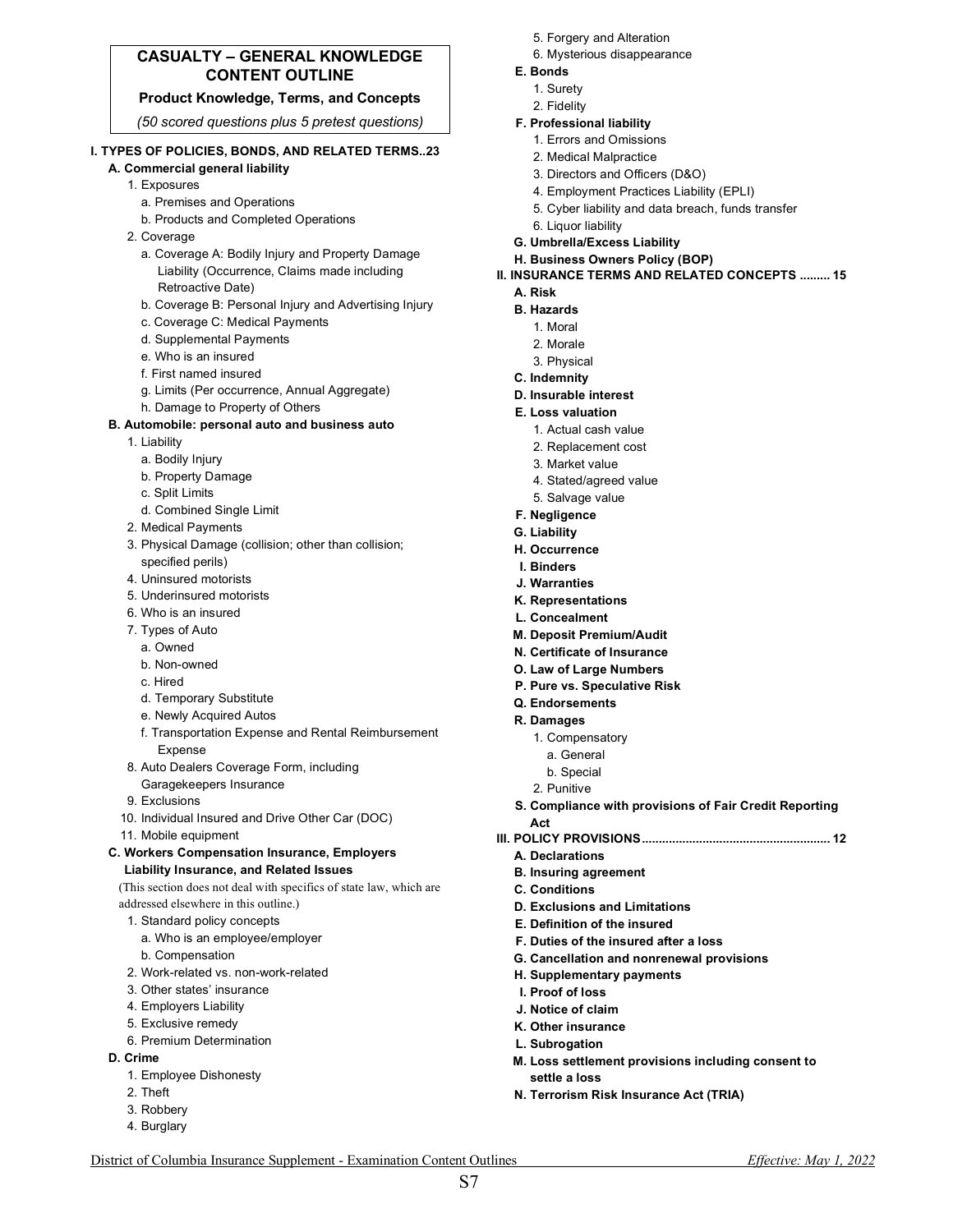#### **CASUALTY DISTRICT OF COLUMBIA SPECIFIC CONTENT OUTLINE**

#### **State Laws, Rules, and Regulations**

*(30 scored questions plus 5 pretest questions)*

#### **I. DISTRICT OF COLUMBIA LAWS, RULES, AND REGULATIONS COMMON TO LIFE, ACCIDENT AND HEALTH, PROPERTY, AND CASUALTY INSURANCE .....................................................................20**

*Ref: All references are to Title 31 unless otherwise noted*

# **A. Commissioner of Insurance, Securities and**

#### **Banking**

- 1. Broad Powers & Duties *Ref: 104, 202*
- 2. Examination of Records *Ref: 1402*
- 3. Notice of Hearings
- *Ref: 233, 2231.23, 4305; 26-A DCMR 100*

#### **B. Definitions**

- 1. Domestic, Foreign, Alien
- *Ref: 601, 4202, 4446, 4501, 4502; 26-A DCMR 1001*  2. Stock & Mutual Companies
- *Ref: 601, 4416, 4417, 4419*
- 3. Certificate of Authority *Ref: 4304-05, 4403*

#### **C. Licensing Requirements**

- 1. Producer *Ref: 1131.01-.19*
- 2. License denial, nonrenewal, suspension or revocation *Ref: 1131.12*
- 3. Appointments *Ref: 1131.14*
- 4. Commissions  *Ref: 1131.13*
- 5. Reporting of actions *Ref: 1131.17*
- 6. License Renewal *Ref: 1131.07a ̶.07b*

### **D. Unfair Trade Practices**

- 1. False Advertising
	- *Ref: 2231.04; 26-A DCMR 211, 299*
	- 2. Rebating *Ref: 2231.12*
	- 3. Misrepresentation
	- *Ref: 2231.03, 19*  4. Defamation
	- *Ref: 2231.05*
	- 5. Discrimination *Ref: 2231.11, .13*
	- 6. Twisting
	- *Ref: 2231.21*
	- 7. Penalties
	- *Ref: 2231.22, 1131.12*
	- 8. Claims
		- *Ref: 2231.17, 26-A DCMR 5000*
- **E. Fiduciary Capacity of Licensee**

# *Ref: 4329*

### **F. Property and Liability Insurance Guaranty**

# **Association & Uninsured Motor Fund**

*Ref: 31-5502, 5503; 26-A DCMR 1800 ̶ 1804* 

#### **II. DISTRICT OF COLUMBIA LAWS, RULES AND REGULATIONS PERTINENT TO PROPERTY AND CASUALTY INSURANCE .............................................. 3**

- **A. Rate Regulation**
- *Ref: 2703(a), (b)* **B. Surplus Lines Producers** *Ref: 2502.40*
- **C. Cancellation/ Nonrenewal** *Ref: 26-A DCMR 200.1, 300 thru 308, 1111, 2231.11*

#### **III. DISTRICT OF COLUMBIA LAWS, RULES AND REGULATIONS PERTINENT TO CASUALTY INSURANCE ONLY ........................................................ 7**

**A. Workers' Compensation** *Ref: Workers' Compensation Assigned Risk Plan Manual, Title 32-1501 through 1515, 1533, 1538*

#### **B. Compulsory/ No Fault Automobile Insurance**

- *Ref: Chap. 24*
- 1. Required Limits BI/PD
- *Ref: 26-A DCMR 500, 2403* 2. Uninsured/Underinsured Motorists
- *Ref: 26-A DCMR 1800*
- 3. Personal Injury Protection (PIP) *Ref: 2404*
- 4. Automobile Insurance Plan (AIP) *Ref: 26-A DCMR 600*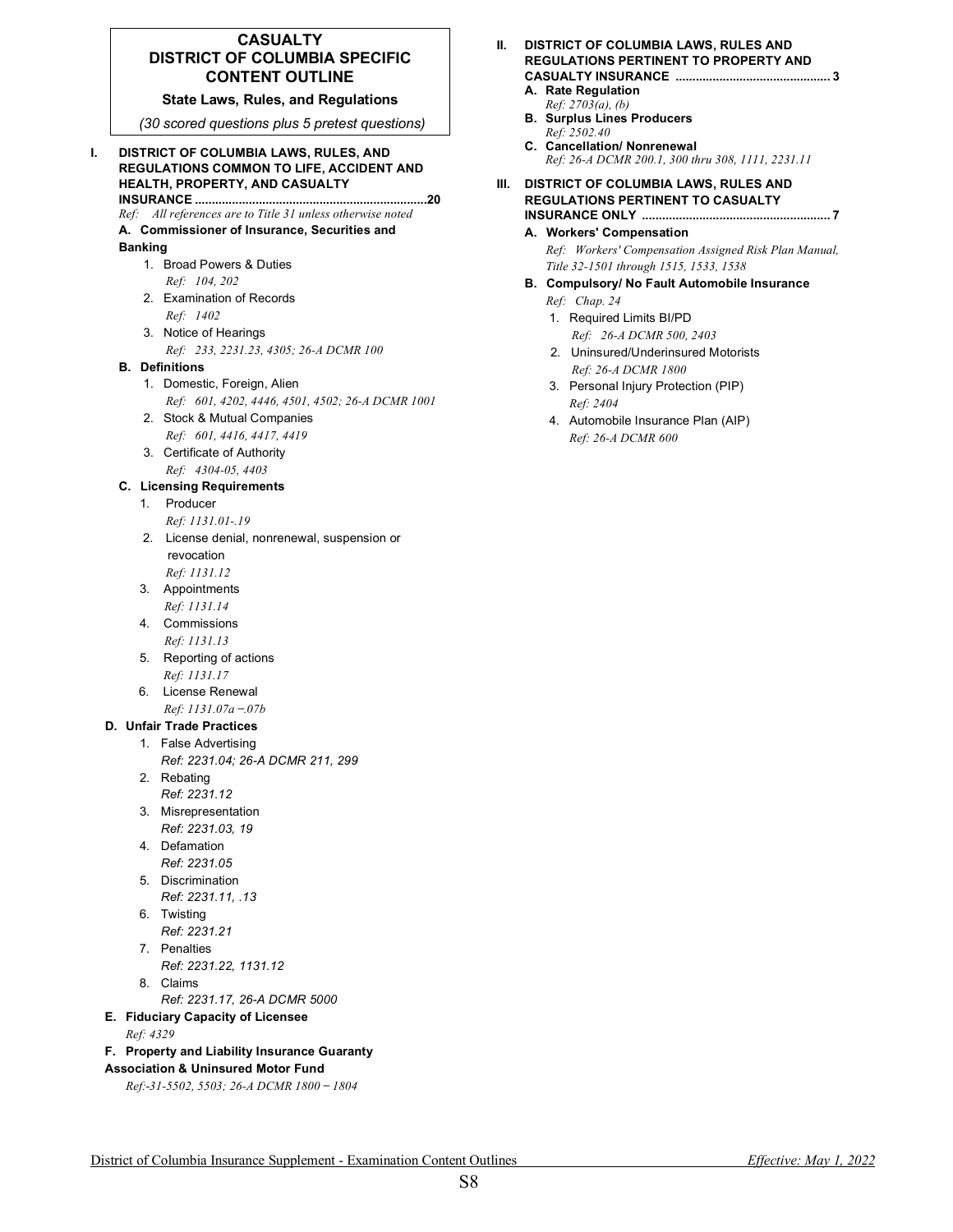#### **TITLE INSURANCE CONTENT OUTLINE Product Knowledge, Terms, and Concepts State Statutes, Rules and Regulations**

*(80 scored questions)*

| ı.  | TITLE INSURANCE TERMS AND CONCEPTS 14<br>All definitions are contained on DISB webpage. Please go to |
|-----|------------------------------------------------------------------------------------------------------|
|     | www.disb.dc.gov to view definitions                                                                  |
|     | A. Commitment                                                                                        |
|     | <b>B.</b> Policy                                                                                     |
|     | C. Exceptions                                                                                        |
|     | <b>D.</b> Requirements                                                                               |
|     | E. Endorsement                                                                                       |
|     | <b>F.</b> Arbitration                                                                                |
|     | G. Chain of Title                                                                                    |
|     | H. Closing and Settlement                                                                            |
|     | <b>Partition</b><br>L.                                                                               |
|     | J.<br><b>Search and Examination</b>                                                                  |
|     | Κ.<br><b>Closing Protection Letters</b>                                                              |
|     | L. Gap coverages                                                                                     |
|     | Encroachment<br>М.                                                                                   |
|     | N.<br><b>Title defect</b>                                                                            |
|     | O.<br><b>Probate</b>                                                                                 |
|     | P. Adverse Possession                                                                                |
|     | Q. Simultaneous issue                                                                                |
|     | R.<br>Foreclosure                                                                                    |
|     | S.<br>Subrogation                                                                                    |
| Н.  | TITLE INSURANCE COMMITMENTS AND                                                                      |
|     | A. Types of Policies                                                                                 |
|     | 1.<br>Owner's (Standard and Enhanced)                                                                |
|     | Loan (Standard and Short Form)<br>2.                                                                 |
|     | <b>B. Commitment and Policy Provisions</b>                                                           |
|     | 1.<br>Covered risks                                                                                  |
|     | 2.<br><b>Terms and Conditions</b>                                                                    |
|     | 3. Exclusions                                                                                        |
|     | 4. Requirements (Schedule A)                                                                         |
|     | Exceptions (Schedule B)<br>5.                                                                        |
|     | <b>C.</b> Endorsements                                                                               |
| Ш.  |                                                                                                      |
|     | A. Tenants by the Entirety                                                                           |
|     | Joint Tenancy<br>В.                                                                                  |
|     | <b>C.</b> Tenants In Common                                                                          |
|     | D. Fee Simple                                                                                        |
|     | E. Life Estate                                                                                       |
|     | F. Leasehold                                                                                         |
|     | <b>G.</b> Legal Entities                                                                             |
|     |                                                                                                      |
| IV. |                                                                                                      |
|     | <b>Easement and Right of Way</b><br>А.                                                               |
|     | В.<br><b>Access</b>                                                                                  |
|     | C. Liens                                                                                             |
|     | 1. Voluntary                                                                                         |
|     | a. Deeds of Trust                                                                                    |
|     | b. Financing Statements                                                                              |
|     | 2. Involuntary                                                                                       |
|     | a. Real Property Taxes & Assessments                                                                 |
|     | b. Judgments                                                                                         |
|     | c. Lis Pendens                                                                                       |
|     | d. Nuisance Liens ("Clean It or Lien It")                                                            |
|     | Ref. 42-3131.01-18                                                                                   |
|     | e. Vault Liens                                                                                       |
|     | f. Café Liens                                                                                        |
|     |                                                                                                      |
|     |                                                                                                      |

|  |  | g. Condo Liens |  |
|--|--|----------------|--|
|--|--|----------------|--|

- *Ref. 42-1903.13*
- h. Improvement Districts
- i. Water and Sewer Liens
- j. Mechanics' Lien
- 3. Releases or Satisfactions *Ref. 42-818.02*
- 4. Statute of Limitations
- **D. Tenant Opportunity to Purchase**
- **E. District of Columbia Opportunity to Purchase**
- **F. Covenants, Conditions, and Restrictions**
- **V. LEGAL DESCRIPTIONS ................................................. 2**
	- **A. Platted and Unplatted**
	- **B. Metes and Bounds**
	- **C. Lot and Square**
	- **D. A & T Lots (Assessment and Taxation)**
- **VI. METHODS OF TRANSFER/CONVEYANCES............... 7**
	- **A. Warranty Deeds**
	- **B. Quitclaim Deeds**
	- **C. Economic Interest Deeds** *Ref. 42-1102.02*
	- **D. Tax Sales**
	- **E. Foreclosures**
	- **F. Estates**
	- **G. Assumption Deeds**
	- **H. Powers of Attorney**

#### **VII. RECORDING REQUIREMENTS & PROCEDURES OF**

- **INSURANCE ................................................................... 4**
- **A. Recording Cover Sheet**
- **B. Recording Gap**
- **C. Security Affidavit**
- **D. Transfer and Recordation Taxes**
- **E. No Consideration Transfers/Exemptions**
- **F. Electronic Recordings**

# **VIII. DC STATUTES AND REGULATIONS ........................... 18**

- **A. Department of Insurance, Securities and Banking**
	- 1. General Powers *Ref: 31-104, 202*
	- 2. Examinations
	- *Ref: 31-1402; 31-5041.03*
	- 3. Cease and desist orders
	- *Ref: 31-2231.22, 31-233* 4. Penalties
	- *Ref: 31-5041.09*

#### **B. Licensing**

- *Ref: 31-5041.02*
	- 1. Appointment
		- *Ref: 31-1131.14, 31-5031.03*
		- a. Cancellation of Appointment
			- *Ref: 31-1131.15*
		- **b.** Termination Notification  *Ref: 31-1131.15*
	- 2. Maintaining a License a. Continuing education
		- *Ref: 31-1131.07(a); DCMR 106.1-4* b. Change of address
		- *Ref: 31-1131.08a* c. Appointment renewal
		- *Ref: 31-1131.14*
		- d. Audits *Ref: 31-5031.13*
	- 3. License Suspension, Revocation or Denial  *Ref: 31-1131.14*